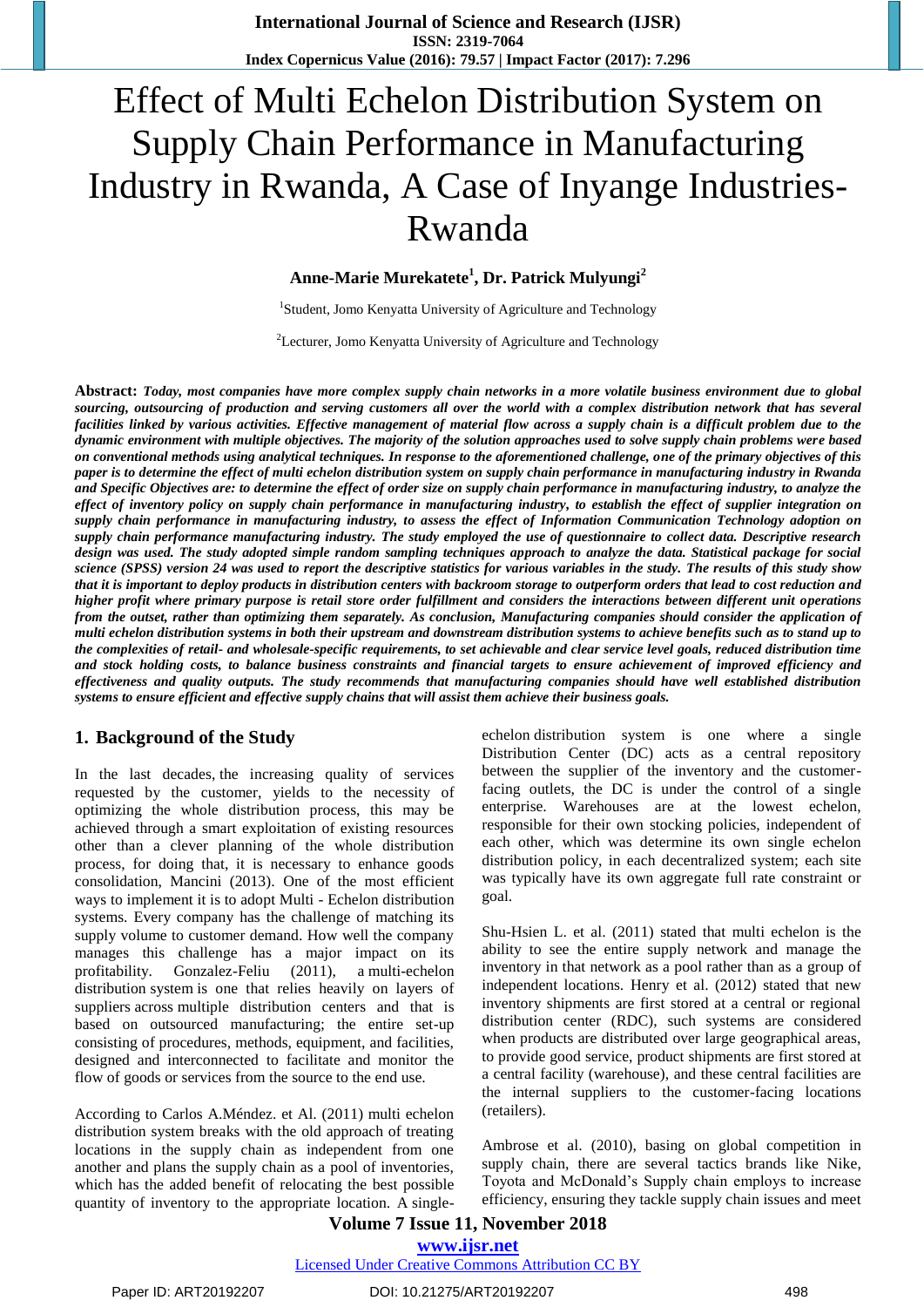rising consumer demand, Yung-Hsiang C. and Yi-LingT. (2009), Matching supplier production with deliveries to meet schedules and distribution centers requirements, centralized distribution centers emphasis is on economies of scale, High storage volumes, strong quality focus and prevention of faults to deliver exceptional customer service experiences from suppliers to distribution centers to dealers.

For example, Nike's distribution network consists of 7 RDCs and more than 300,000 DCs; and these DCs serve end customers. Here, the DC and RDC both are under the control of a single enterprise- Nike, Kulkarni, et Al. (2009). As stated by [Ambrose smith,](https://mpk732t12016clusterb.wordpress.com/author/ambrosesmith/) (2016), MCDonald has centralized distribution centers at Mumbai, Delhi and Kochi, McDonald uses three types of Distribution strategy – Franchising – Licensing – Joint ventures. McDonald has quicker connections that allow them to track purchases and offer customer loyalty programs, this also connect headquarters with stores. A Savitz , et Al. (2013) argued that Toyota has managed to gain the reputation of being the world's biggest automaker; their distribution system is large and depends on the Toyota brand and service namely Toyota, Toyopet, Corolla and Netz to give great sales and services that was maintain the reputation of Toyota and its dealer body.

Few non-agricultural products are produced in Rwanda, which leaves most distribution and sales channels reliant on import-export partners. Construction of the Kigali Free Trade Zone K-FTZ was designed to serve as a distribution platform to the entire Great Lakes region. Goods shipped by rail are transferred to trucks in Isaka for the remaining journey to Kigali, adding to the time and cost of goods shipped to and from Rwanda, Ben Gasore (2013). Multi echelon distribution system is similar to other distribution system, it only differs from their implementation; and in Rwanda, distribution system is increasingly being implemented especially in the health-related field.

Ministry of Health-Rwanda has integrated new distribution systems that facilitate the distribution of drugs to all health centers across the country. This new electronic system of delivering drugs is enhancing efficiency and speed of the distribution, the method has a tracking system which monitors the transportation of drug consignments from the central medical store to various destinations countrywide, thus minimizing cases of fraud or loss and having a system that enables timely deliveries, planning and adaptability, is a key milestone in the quest for providing quality healthcare to citizens, Gene Trousil (2015).

*Diego C.and Jaime C. (2010)* discussed the distribution network from how products enter to final destination, including reliability and condition of distribution mechanisms, major distribution centers, ports, etc. Delays in delivery of imports and exports are common and manufacturers in Rwanda in time-sensitive industries often rely on expensive air transport to ensure timely receipt of inputs and timely export of finished goods. Alexander O. et Al. (2014), manufacturers have established a wide, independent and fully operational distribution system to ensure that they are able to get products available at any shop closer to the end consumers. This requires a huge investment in multi echelon distribution systems to speed up the operations so that they can have a competitive edge in the market in Rwanda and worldwide. This study looked into how they can use multi echelon distribution systems to increase their supply chain performance.

## **2. Statement of the Problem**

Increased competition, globalization in today's market, companies spanning a wide spectrum of industries have been focusing their competitive strategies on leveraging the competencies and innovative capabilities to be found in the clusters of customers and suppliers constituting their business supply chains. Much effort had been invested in quality management models, the application of information technologies, and process and organizational reengineering, Kevin P. et Al. (2016). Today, most companies source globally, produce in various plants and serve customers dispersed over a large geography with a complex distribution network which has several stock points linked by various activities. Keyvan S. et Al. (2015). Although managing information and material flow in a global supply chain can be challenging, companies that learn how to design and manage their complex distribution network was have a substantial competitive advantage in their markets, Daniel P. et Al. (2016).

Many manufacturers' supply chains struggle to face the modern challenges of volatile demand, globalization, and increasingly personalized, differentiated, and complex products. Inventory planners and distribution managers are constantly battling to balance maintaining desired customer service levels while keeping inventories in check, [Annika](https://www.emeraldinsight.com/author/Alftan%2C+Annika)  [A. et Al.](https://www.emeraldinsight.com/author/Alftan%2C+Annika) (2015). Neglecting the importance of multi echelon distribution system in any organization can lead to the closing down of the company, especially if the factors of production are not well managed to meet customers' needs. The distribution problem consists of having inadequate allocation of raw material, finished goods and parts components. The stock of items must be reasonable, meaning that it should not be too much far from the end consumers, Shuangyan L. et Al. (2017).

In Rwanda, very few studies have been intended to analyze the effect of multi echelon distribution system on supply chain performance, and especially in the manufacturing industry. This study, therefore, sets to bridge this gap by analyzing the effect of multi echelon distribution system on supply chain performance in manufacturing industry, in Rwanda.

# **3. Objective of the study**

To analyze the role of inventory policy on supply chain performance in manufacturing industry in Rwanda.

# **4. Conceptual framework**

**Volume 7 Issue 11, November 2018 <www.ijsr.net>** [Licensed Under Creative Commons Attribution CC BY](http://creativecommons.org/licenses/by/4.0/)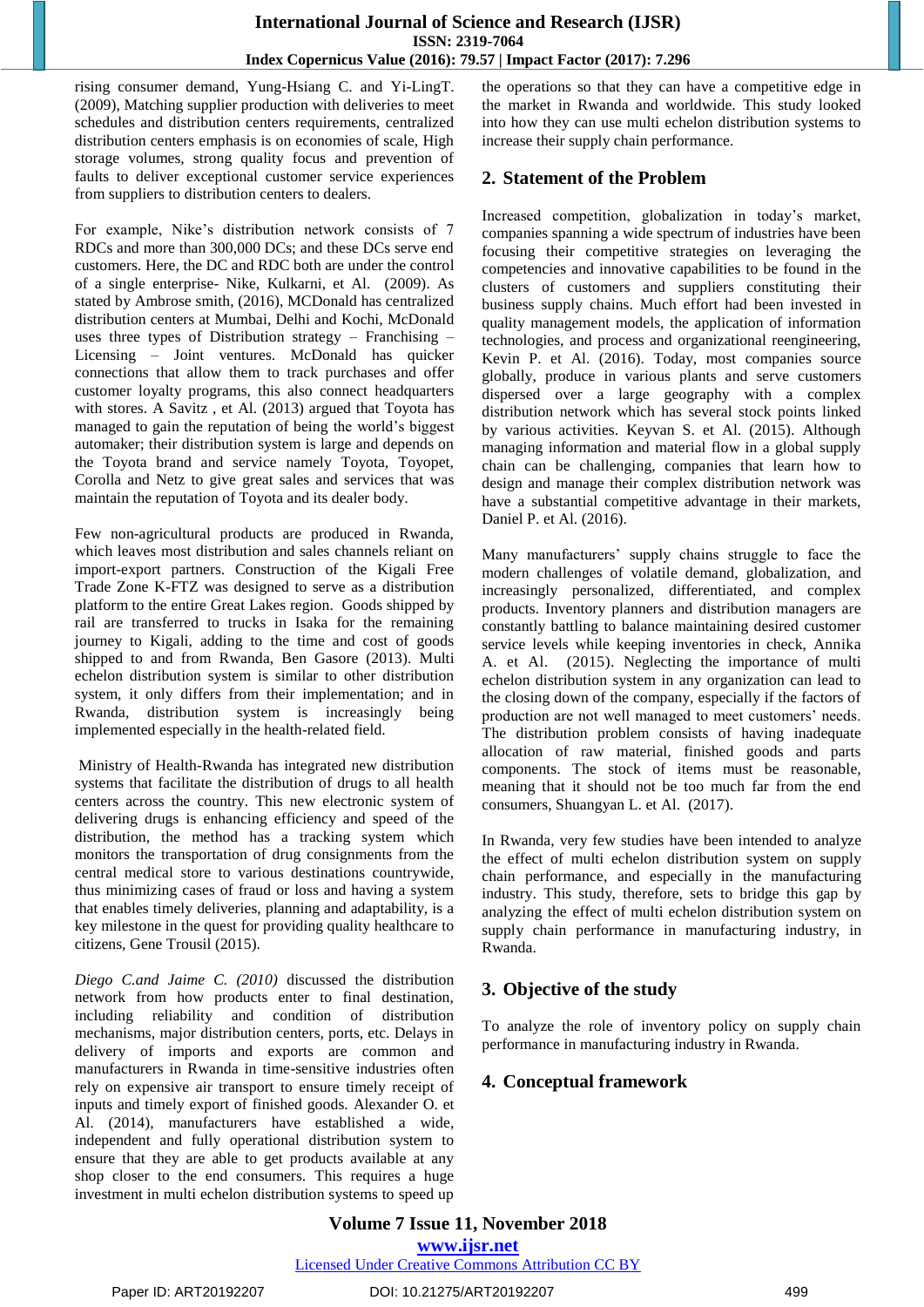**International Journal of Science and Research (IJSR) ISSN: 2319-7064 Index Copernicus Value (2016): 79.57 | Impact Factor (2017): 7.296**



#### **5. Research Design**

This study was adopted a descriptive survey design. A descriptive survey design enables the researcher to keep track of the research activities and ensures that the ultimate research objectives are achieved Alan Bryman (2016). Uma S.& Roger B. (2016) pointed out that descriptive studies are only restricted to fact finding but may often result in the formulation of important principles of knowledge and solutions to significant problems.

This method was therefore integrated by the researcher for it gave room for an in-depth analysis of the case under investigation. Quantitative research was employed under this study, as argued by Babbie, Earl R. (2010) quantitative research focuses on gathering numerical data and generalizing it across groups of people or to explain a particular phenomenon.

#### **6. Population of the Study**

According to Martyn Denscombe (2014) a population refers to the entire group of persons or elements that have at least one thing in common. Target population is defined as all members of a real or hypothetical set of people, events or objects to which a study wishes to generalize the results of the research study, RK Yin (2017).

In this case, the target population consisted of the different employees in INYANGE Industries. The unit of observation was comprise Operational and production**,** procurement and supply chain, Finance, Distribution centers/ stores and ICT departments. The target population (N) was 98 employees who were randomly picked. Random sampling technique was adopted by the researcher following the homogeneity of the target population Ilker Etikan (2016).

#### **7. Sampling Technique**

A sample is a set of observations drawn from a population by a defined procedure. The sample represents a subset of manageable size. Samples were collected, and statistics calculated from the samples so that one can make inferences or extrapolations from the sample to the population, Steven G. H et Al. (2017). The sample was drawn from the population that represented the employees of Inyange Industries.

The study employed purposive and simple random sampling technique in coming up with a sample size of 49 respondents by use of Slovin's formula:  $n=N/(1+e^2)$  where  $e=0.1$ , whereas questionnaires were the main data collection instruments, Wolfgang Viechtbauer, et Al. (2015). The use of sample enables the researcher to save time and costs associated with studying the entire population, this also involved random selection of respondents from each stratum.

| Department                   | Target     | Sample       |  |
|------------------------------|------------|--------------|--|
|                              | population | Size         |  |
| Procurement and Supply chain | 20         |              |  |
| $\mathsf{ICT}$               |            |              |  |
| Operational and production   | 20         | $n=N/(1+e2)$ |  |
| Distribution centers/Stores  | 40         |              |  |
| Finance                      | 12         |              |  |
| Total                        | 98         |              |  |

## **8. Data Collection Instruments**

The primary data was collected using questionnaires that were administered by the researcher herself. In this case, the questionnaires were adopted by the researcher following their simplicity in administration, scoring of items and analysis of data, Gary Thomas (2017). The questionnaires comprised of closed-ended questions in relation to the study objectives.

The open-ended questions were adopted since they provide alternative answers to the respondents. Closed ended questions are easier to analyze and economical in terms of time. The open ended questions on the other hand was used for they give the respondents a chance to provide an insight into their feelings, interests and the backgrounds of the study, Alan Bryman (2017).

#### **9. Research findings and discussion**

#### **9.1 Effect of Inventory policy on supply chain performance**

| Table 2: Percentages distribution of respondents' perception |  |
|--------------------------------------------------------------|--|
| on Inventory policy                                          |  |

|                                                                                                             | $5 -$<br>Strongly<br>agree | $4-$ | $3-$ | $2 -$<br>Agree Neutral disagree | strongly<br>disagree |
|-------------------------------------------------------------------------------------------------------------|----------------------------|------|------|---------------------------------|----------------------|
| Replenishment rate is<br>important to the overall<br>company's performance                                  | 31%                        | 69%  | 0%   | 0%                              | 0%                   |
| Inventory control affects<br>supply chain effectiveness                                                     | 41%                        | 53%  | 6%   | 0%                              | 0%                   |
| The length of lead-time<br>influences supply chain<br>performance                                           | 37%                        | 53%  | 10%  | 0%                              | 0%                   |
| The process of receiving,<br>issuing, accounting and<br>storing responsibilities are<br>properly segregated | 33%                        | 63%  | 4%   | 0%                              | 0%                   |

Source: Primary data, 2018

The study sought to establish the significance of inventory policy on supply chain performance in manufacturing industry in Rwanda. Majority of the respondents agreed to the fact that the levels of inventory policy impacts supply chain performance. This is evident from the table where 69% agreed to the fact that replenishment rate has an effect on supply chain performance, followed by 31% who

# **Volume 7 Issue 11, November 2018 <www.ijsr.net>**

[Licensed Under Creative Commons Attribution CC BY](http://creativecommons.org/licenses/by/4.0/)